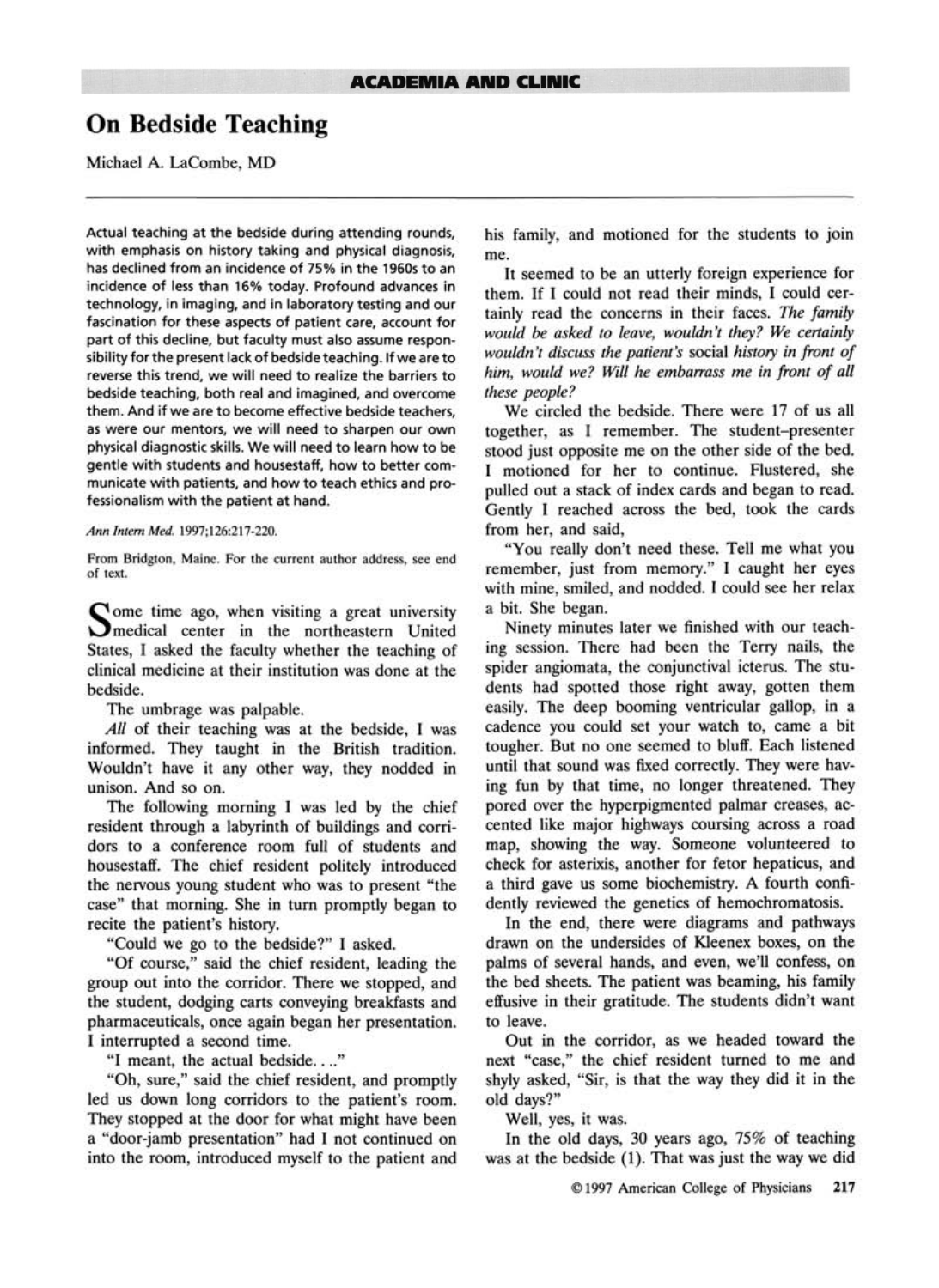it. By 1978, that figure had decreased to 16% (2). By all estimates, it is even lower today.

Now at this point, everyone will hasten to add that although that may be true nationwide, at *their*  institution, bedside teaching is the rule. But when you actually look for it, when you ask the housestaff, who are still delightfully ingenuous, you find that most "bedside" teaching is merely "corridor" teaching, or "door-jamb" teaching, or even simply patient-centered teaching in a conference room.

Why is this so?

Well, we could blame the housestaff. That's easy. And they are in some measure culpable. They are fascinated with technology these days, want to review the imaging and laboratory analyses, want to have fed to them long lists of differential diagnoses meticulously drawn on the blackboard. They are used to the doughnuts and coffee, the comfort of sitting around a conference table, the cloak of early morning semiconsciousness.

But much of the blame rests with us. For faculty, the lecture form of teaching is what we know best, and, in many cases, all we know. And besides, in the safety of the conference room, we can be in control.

There we may shift the focus, guide the discussion, and channel the thinking into our own special areas of expertise. There will be no patient and no family in attendance to ask the embarrassing question that forces us to say, "I don't know."

As well, there is the professor's fear of the unknown, of medical problems outside one's own subspecialty, of an inability to discuss ad infinitum an obscure disease entity that one has not been able to read about the night before. And there is the faculty's discomfiture with physical diagnosis.

We create imagined barriers to bedside teaching: that to discuss the social history in front of patient and family is an invasion of privacy and that the family's presence is itself an impediment to bedside teaching. But how can a patient, who has given us the social history, be embarrassed by it if sensitive issues are handled with discretion? And, in these days, when families are convinced that physicians no longer care for patients, would a family really object to their loved one becoming a focus for teaching? There is the ready excuse that testing and imaging necessarily absent the patient from a session of bedside teaching. That is easily overcome. Have the housestaff make certain beforehand that off-ward testing will not conflict with your bedside rounds. Enlist the aid of the nursing service that will ensure the availability of your patients, especially if you are thoughtful enough to invite nurses to attend your rounds with you. Finally, inform the patients that you will be coming by at the appointed hour.

Patients, who enjoy this sort of attention im-

mensely, will be perfectly certain they are available when you come on rounds.

Acquired skills in history taking and in physical diagnosis are the obvious benefits of bedside teaching. Clinical ethics can best be taught there (3). But there are other, less apparent fruits of this endeavor. At the bedside, one is discouraged from using medical jargon. And in this era in which housestaff too often refer to patients as "dirt balls, train wrecks, last night's hits, and gomers," as though such phrases were elevated prose, pejoratives are discouraged. Housestaff learn not to sit during this patient encounter, that this is bad manners, and that, most important of all, one never sits on the patient's bed, certainly, at least, without permission. One does not call the patient by his or her first name. One begins to learn respect for the patient. At the bedside, the housestaff begin to see disease as an illness happening to a human being. In other words, one learns to be professional. And one learns communication.

Perhaps most important of all, bedside teaching begins to foster another wonderful link with the past. The housestaff watch you as carefully as does a child his parent, watch you attend to the patient, watch you observe; they catch your powers of diagnosis, the respect you hold for this other human being; they feel your attitude, your caring. The students witness your own dignity, and the love you have for medicine, and for teaching them. They link with you, and bond. And mentoring begins.

Such teaching encounters can be great fun. Not long ago, the housestaff presented me with an "unknown rheumatic heart." Wanting to show the students how I might proceed to a diagnosis and still have fun with them at the same time, I told them I would examine the patient only through observation and with my hands. (My courage came from noting that the young woman had a pronounced malar flush, cold fingers and hands, and a rather evident right ventricular lift, visible even through her hospital gown.) I had them feel the lift and the pronounced pulmonic closure, reached for my stethoscope while pointing to the patient's second left interspace, told my students that I would bet if we listened there, we'd hear a loud, snapping S-2-P, and maybe even a Graham Steell murmur. But without listening, I repocketed my stethoscope and went on palpating. Finding the diastolic apical thrill (and much relieved by the discovery), I reminded them of the purring of cats, had each of them lay a hand at the apex, and made certain each of them appreciated the finding.

"I'll bet there's a great mitral rumble right there," I said, reaching for my stethoscope once again, then declining to listen for a second time. And although I couldn't feel the opening snap, I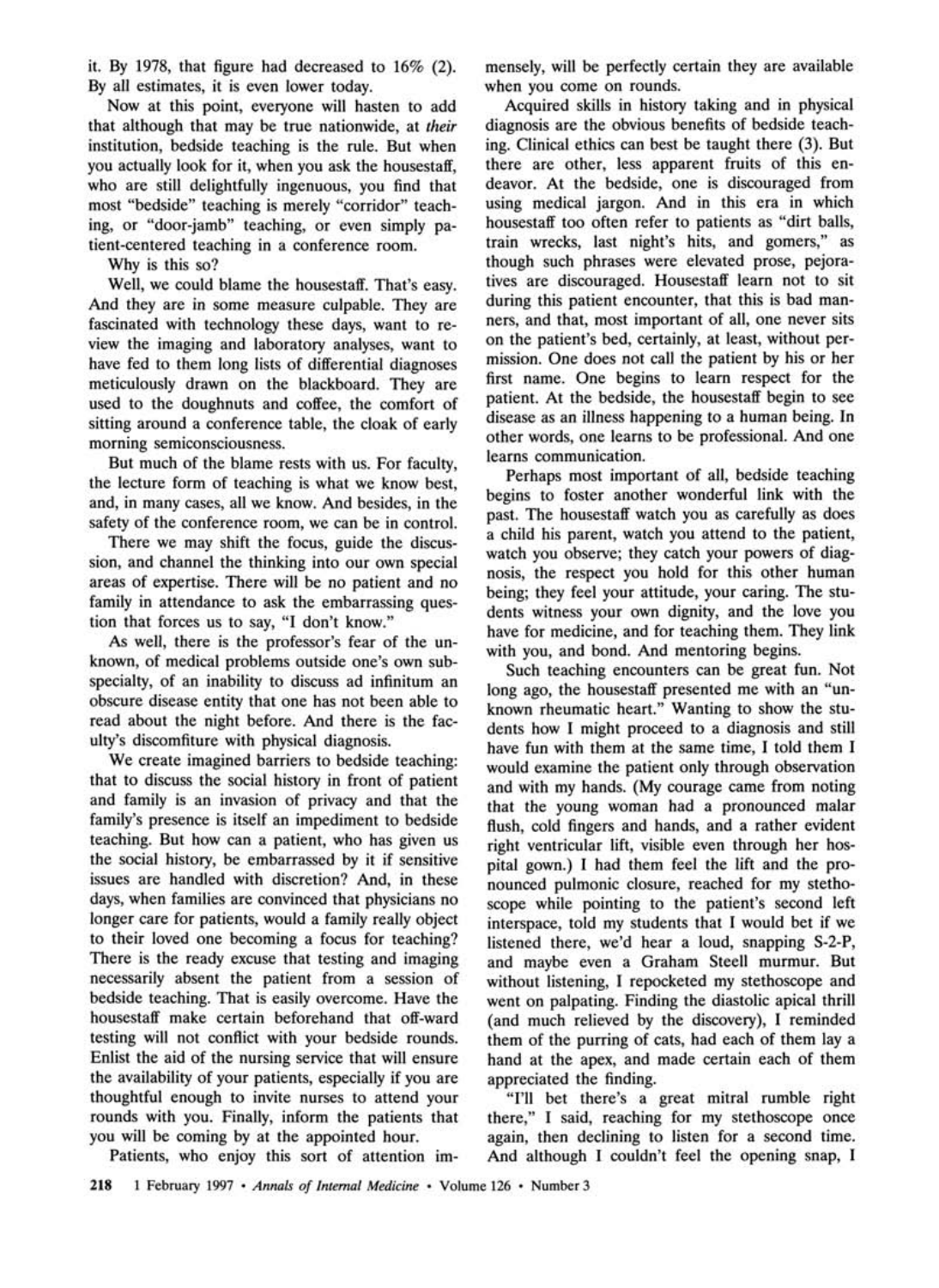pointed to where it might be, teasing the students with my stethoscope a third time. At this point, the young lady next to me could no longer contain herself. Grabbing her stethoscope, she slapped its diaphragm on the patient's cardiac apex, looking up at me apologetically.

"I just couldn't wait any longer," she explained.

How do patients react to teaching at the bedside? They love it. They love the attention, revel in the bedside repartee, and feel finally that physicians are interested in them and are communicating with them. Finally, they are able to ask questions of physicians who do not seem rushed to leave. At bedside, the patient learns the chief secondary purpose of your institution, that of teaching students. They, the patients, become participants in this and no longer feel like laboratory animals caged for student experimentation. Their fears are addressed, their anxieties are allayed, they learn more about their illnesses, and, if you subscribe to psychoneuroimmunology, healing begins.

Bedside teaching is about as intuitively obvious as is any other kind of teaching. Which means that it is deceptively difficult, perhaps the most difficult sort of teaching of all. You want your students to learn, after all, and they will not learn if they are full of fear and trepidation, anxiously squirming and biting their lips, causing their pagers to go off, wanting to escape, wishing to avoid the torture of the adversarial goading that too often substitutes for bedside teaching. No one can learn under these circumstances. And the faculty member who so conducts rounds will find rapidly dwindling numbers of students at the bedside.

There is homework to do for this bedside teaching endeavor, and there are rules to follow. The bedside teacher had better be proficient in history taking and be a quintessential physical diagnostician. You have to learn these skills all over again. Or for the first time. And you have to work at it. Begin with Schneiderman's excellent annotated bibliography on physical examination and interviewing (4). Review the recent work on the teaching of physical diagnosis and note particularly that didactic sessions without a patient as the focus do not seem to work well (5, 6). Have your housestaff organize weekly "physical diagnosis rounds" and attend the rounds with them. Convince yourself of the utility and accuracy of bedside diagnosis (7-12). Consult the best texts on the subject (13-20). Use your echo laboratory as a great resource for finding patients with intriguing murmurs. Finally, broaden your horizons—"bedside" does not imply only an in-patient hospital setting. The outpatient clinic and the nursing home are great places to conduct bedside teaching (21, 22).

The bedside teacher needs firm grounding in ba-

sic science, although not exhaustively so. These days, that means molecular biology, among other things. Learn some. Learn at least enough to know which questions to ask. Your housestaff will teach you the rest. Don't be embarrassed by their teaching. You will find after all that learning does go both ways.

And if you are visiting another program and plan to teach at the bedside and there is a single case of hemochromatosis, or bacterial endocarditis, or Wegener granulomatosis anywhere in that institution, rest assured that you will see it. Be prepared.

Prepare your new housestaff team as well. Before you go in to see your first patient with them at the bedside, set some ground rules. Inform the housestaff that any theoretical discussion of differential diagnosis, diagnostic testing, and pathophysiology carried on at the bedside must always be prefaced by an understanding with the patient at hand that such discussions are for teaching only and do not necessarily pertain to the patient's situation and that the patient is free to interrupt the discussion and ask questions at any time. Any discussions potentially frightening to the patient and any sensitive issues can be discussed later.

When entering the patient's room with your housestaff team, always introduce yourself to the patient and, after that, introduce your group at large, emphasize that this is a teaching encounter and not a diagnostic or therapeutic one, repeating to the patient that there will be clinical entities and diagnoses mentioned that have nothing whatsoever to do with this particular patient. Reassure the patient that if, despite all explanation, the patient still harbors fears or doubts, the patient is encouraged to express these to the group, and those questions will be answered.

If there are family in the room, ask first the patient and then the family if they wish to stay. There is seldom any reason on teaching rounds to remove family members from the scene. Have the housestaff explain complicated issues to the family and answer questions. It is a part of the teaching of communication. The patient may address most or all questions to you—you are the professor, after all. But you are there to teach rather than to seize control. Refer all questions to the students. Have them come up with the answers. Make gentle corrections where necessary.

Avoid asking the housestaff impossible questions. Don't ask "What am I thinking?" questions. Avoid asking questions designed merely to display your own intelligence. And as soon as you do, admit your error, apologize for it, and answer the question yourself. Inform your housestaff of the changing nature of the patient's history, that what is revealed today may not always correlate with what has pre